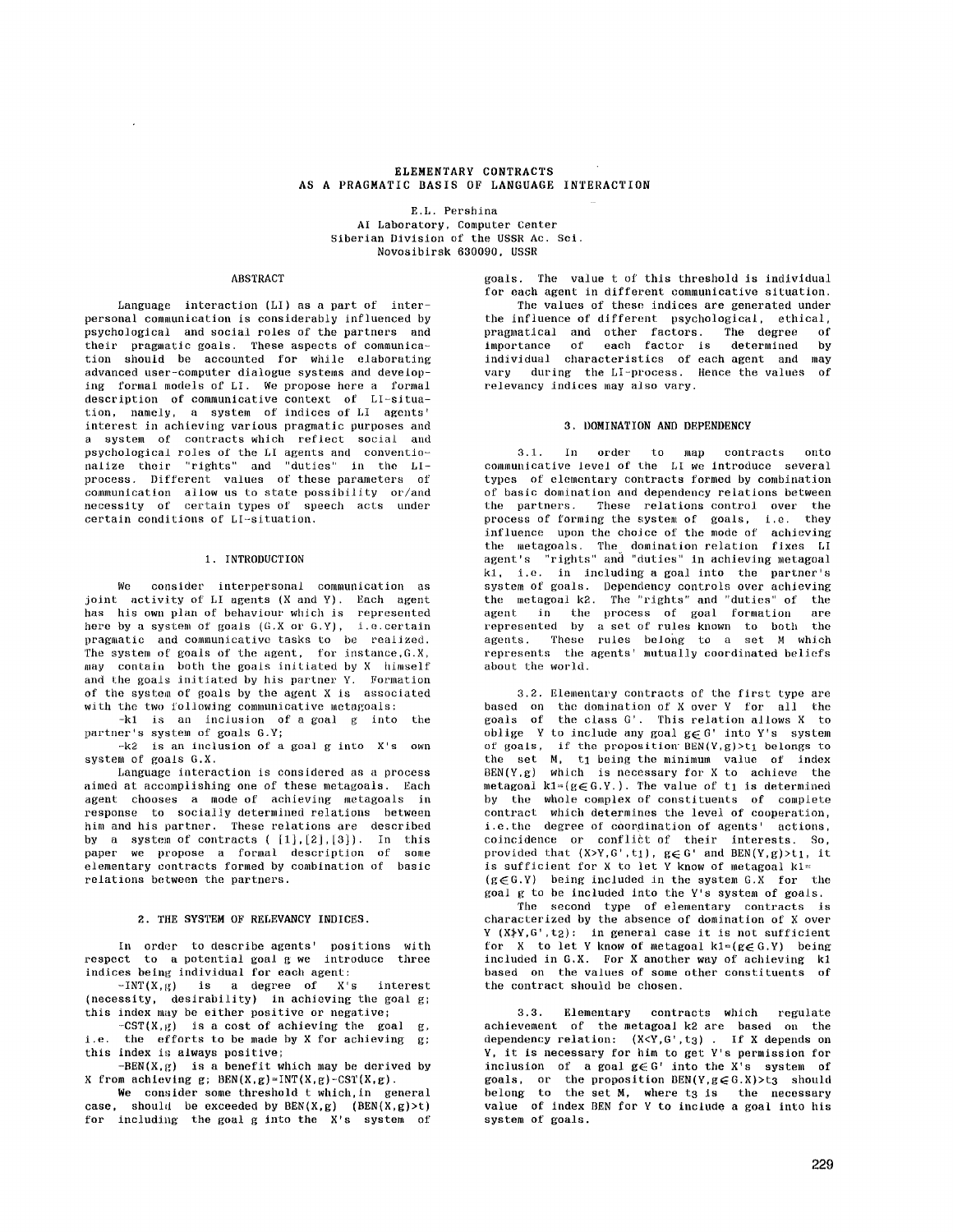The absence of dependency  $(X \nmid Y, G', t_4)$  allows X to include any goal  $g \in G'$  into his system of goals without Y's permission. But the index  $BEN(Y, g \in G.X)$ has to exceed the value t4 being determined by the level of cooperation between the partners.

3.4. The basic relations aren't mutually exclusive or interdependent: the domination of X over Y in the class G' doesn't exclude the domination of Y over X in the same class G' and doesn't presuppose the Y's dependency on X. The complete contract includes decomposition of the set of potential goals into classes, for each of which the given relations are defined on the part of X as well as on the part of Y,

### 4. NEUTRALITY, COOPERATION AND CONFLICT

4.l.Basie relations reflect certain social and psychological roles of the LI agents. The absence of these relations between the partners leaves the modes of achieving the metagoals to LI agents' choice. These modes are divided into three groups, according to the degree of mutually accounting for each other's interests. These groups determine three types of contracts: neutral, cooperative and conflicting ones. There exists the follwing set of modes: admissibility/inadmissibility of deformation of the basic relations, possibility of reciprocal concessions, usage of additional information stimulating a successful achievement of the agent's goal. This stimulus may be positive (plus-stimulus) or negative (minus-stimulus).

4,2. The neutral contract presupposes the inadmissibility of deformation of the basic relations.

In case of absence of domination of X over Y  $(X\overline{Y},G',t_2)$  it is necessary for X to make Y be interested in achievement of a goal  $g \in G'$  for realizing the metagoal  $k1=(g\in G.Y)$ , i.e. to make the value of index  $BEN(Y, g) > t_2$ . Neutral contracts allows X to use one of two possible means: a) to let Y know of some information increasing the value of the index  $BEN(Y,g)$ ; and b) to let Y know of a goal g' being included in the X's system of goals, with  $BEN(Y, g'$ )+BEN(Y,g)>t2. Provided that the proposition  $BEN(Y,g) < t_2$  belongs to the set M and it is impossible for X to use one of the two means mentioned above, X has to give up the meta $goal$  k<sub>1</sub>=( $g \in G$ .Y).

In case of  $(X \nless Y, G', t_4)$  the neutral contract commits X to take Y's interests into account. X may include a goal g into G.X if this goal is harmless for Y (INT  $(Y, g) > 0$ ). If the value of the index  $INT(Y, g)$  is negative, it is necessary for X to guarantee some compensation for presupposed damage, i.e. to include a goal g' into G.X. with BEN(Y,

 $g \in G.X$ )+BEN(Y,g'  $\in G.X$ )>t4. Otherwise X has to give his goal g up.

So neutral contracts provide the accomplishment of the metagoals by means of basic relations and by using plus-stimuli.

4.3. Cooperative contracts are characterized by reciprocal "credit", i.e. mutual concessions are possible. Each agent may allow infringement of his interests. The degree of infringement is determined by the level of cooperation and is fixed in the values ti of relevancy indices. Cooperative contracts allow modification of basic relations, it is possible for any agent not to do his duty or to

exceed, his rights.

In case of X>Y the inclusion of a goal into the system G.Y is possible if the value of the index  $CST(Y, g)$  is far less than t5 and the value of the index  $BEN(X,g)$  is more than  $t_6$ , where  $t_5$  and  $t_6$  are determined by the level of cooperation. If the value of index  $CST(Y,g)$  is more than t5 but X doesn't give up the metagoal  $k1=(g\in G,Y)$ , then X may use plusstimulus, i.e. compensation of presupposed damage.

In case of  $X\rightarrow Y$  it is possible for X to achieve the metagoal  $k1 = (g \in G.Y)$  without using any stimulus, if the value of the index  $CST(Y,g)$  is less than  $t_5$ Provided that  $CST(Y,g) > t_5$ , X has to use plusstimulus for including the goal g into the G.Y system. The partner Y, on his turn, has to include the goal g into his system of goals, if  $CST(Y,g) < t_5$ and  $BEN(X,g)$ >t6.

Cooperation permits the modification of the basic relation X<Y, it means that it is possible for X to include a goal g into his system of goals in spite of the value of the index  $BEN(Y, g\in G.X)$  being less than t2. In other words, Y may give permission for X's inclusion of the goal g into the system G.X in spite of  $BEN(Y, g \in G.X) < t_2$ If the value of the index  $BEN(Y, g\in G.X)$  is far less than t<sub>2</sub> then it is necessary for X to use plusstimulus: to promise the inclusion of the goal  $g'$ , with  $BEN(Y, g \in G.X) + BEN(Y, g \in G.Y) > t_2$ .

In case of X<Y it is necessary for X to take into account Y'x interests: to include a goal with  $INT(Y, g \in G.X) > 0$ . Provided that  $INT(Y, g \in G.X) < 0$ , it is necessary for X to guarantee compensation for success of the metagoal  $k2 = (g \in G.X)$ . As for Y, it is possible for him to allow some infringement of his interests: X may include a goal g into G.X, if the value of index  $BEN(Y, g \in G.X)$  is not much less than t<sub>2</sub>. In this case X may succeed in achievement of the metagoal  $k2=(g\in G.X)$  without using of plus-stimulus.

4.4. The conflicting contracts allow agents to use minus-stimulus and to break the basic relations.

The break of elementary contracts based on X's domination over V is characterized by Y's refusal of including the goal g into his system of goals in  $s$ pite of  $X's$  demand, if the value of the index  $BEN(Y, g)$  is less than  $t_1$ .

As for, X it is possible for him to use a minus--stimulus for achieving the metagoal k]=  $(g \in G.Y)$  in both the cases  $X>Y$  and  $X/Y$ . Minusstimulus is X's promise to include a goal g' into G.X with  $BEN(Y, g' \in G.X)$  being far less than t2. This promise induces Y to inclade the goal g into G.Y in order to avoid accomplishment of the goal g'. Under a conflict for achieving the metagoal k2= (g $\in$  G.X) it is possible for X not to get Y's permission for including a goal g into G.X in both the cases X<Y and X $k$ Y. Conflicting contracts allow X to include any goal without taking into account Y's interests. If it is necessary for X to get Y's permission for achieving the goal g, he may use minus-stimulus to force assent out of Y.

## 5. CONCLUSION

Above we have discussed certain aspects of communicative context of LI: the agents' systems of indices of relevancy, basic relations forming elementary contracts and three types of contracts regulating the process of goal formation. These aspects of goal formation reflect some social and psychologica] roles of the LI agents,